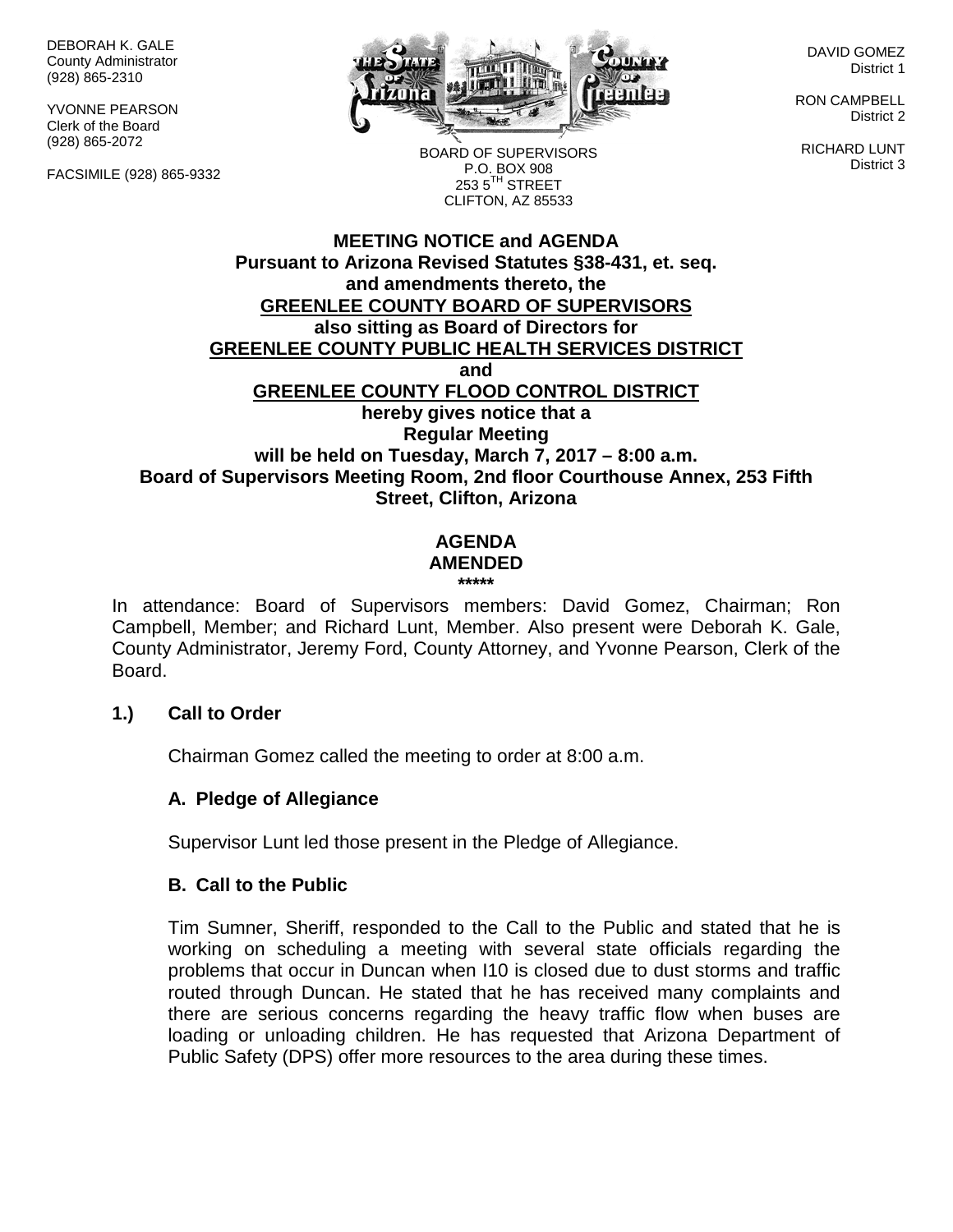Supervisor Campbell directed staff to draft a letter to ADOT and Representative John regarding the matter.

Nancy Jean Walker, Bowie resident, responded to the Call to the Public and stated that she appreciates the discussion regarding the closing of I10. She stated that issues arise with destruction of roads and affects businesses.

- **2.) PUBLIC HEALTH SERVICES DISTRICT – the Board of Supervisors will convene as the Board of Directors of the Greenlee County Public Health Services District and will reconvene as the Board of Supervisors following consideration of these items:**
	- **A. Consent Agenda**
		- **1. Clerk of the Board: Consideration of approval of Public Health Services District expense warrants in excess of \$1,000.00**
		- **2. Health & Community Services Director: Consideration of approval of of Amendment 2 of the Intergovernmental Agreement with the Arizona Department of Health Services for Emergency Preparedness Program**

Upon motion by Supervisor Campbell, seconded by Supervisor Lunt, and carried unanimously, the Board approved the Public Health Services District Consent Agenda as presented.

### **3.) Pascal Berlioux, Executive Director, Eastern Arizona Counties Organization A. Eastern Arizona Counties Organization (ECO) Update**

Mr. Berlioux updated the Board on ECO as follows:

- He reviewed the history and organization of ECO and the six member counties.
- The focus of ECO is to give a voice to rural counties and economies and address natural resource issues and challenges working with federal agencies so that the voices are combined to have one power collectively.
- 2016 accomplishments include: reactivation of the Four Forest Restoration Initiative (4FRI) which is one the primary projects of ECO for the upcoming year and also recognized Supervisor Lunt as the person who got this initiative started; secured \$150,000 on the Black River Project; working on threatened endangered species and impacts to counties; Watershed Restoration support; Infrastructure including participation in the ADOT "Healthy Forest Initiative" pilot program; Recreation and participation in the Forest Travel Management Rule; working on challenges with regulations regarding coal energy production; Natural Resource Planning; Public Lands; Water; and other issues as they emerge.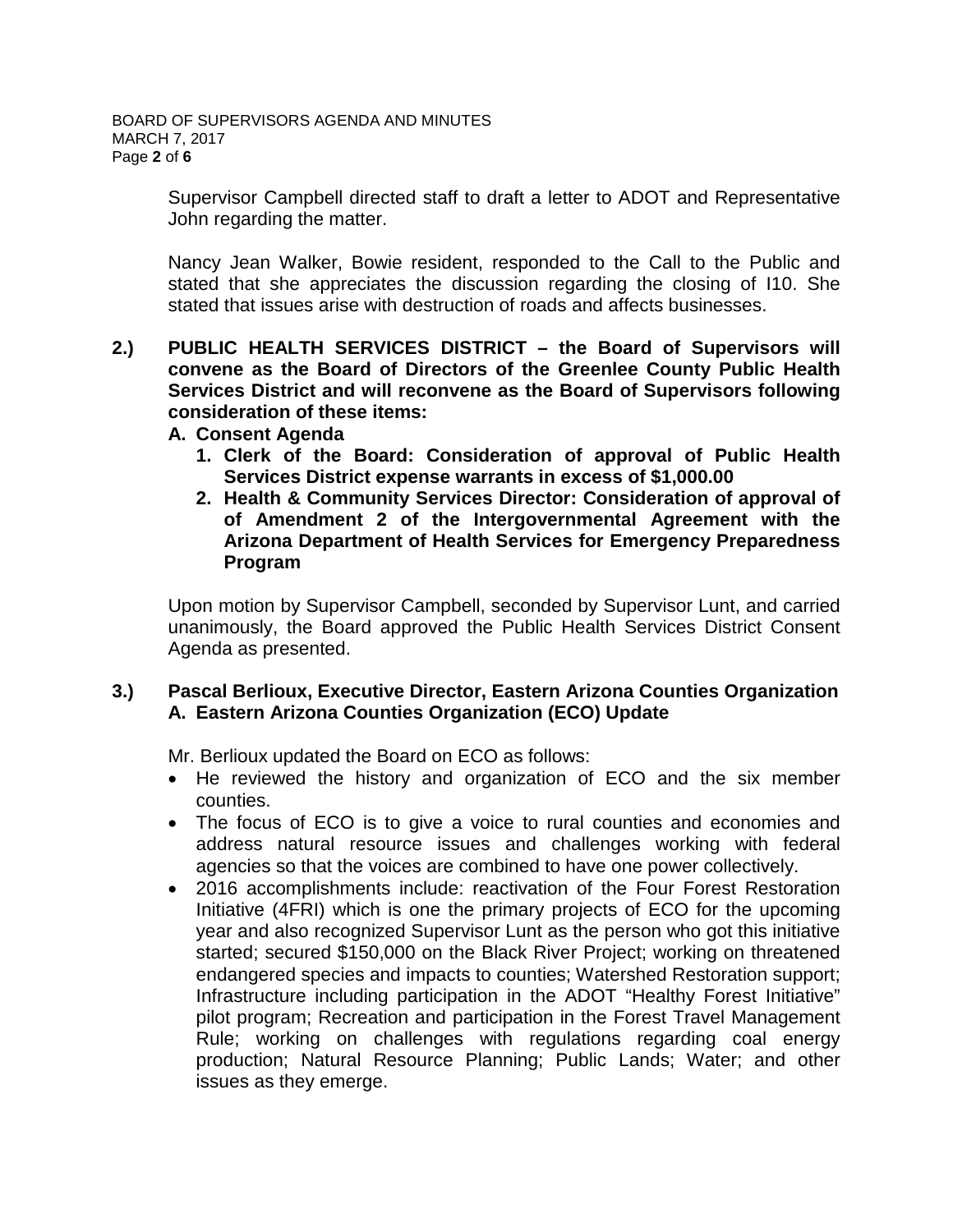The Board thanked Mr. Berlioux for his hard work and dedication and for the presentation and update.

# **4.) Akos Kovach, Economic Development Coordinator A. Economic Development Planning Update**

Mr. Kovach reported that he continues to follow up on leads and contacts that were generated at the trade show conference he attended in Anaheim. The Clarion continues to gain readers and a new logo has been designed. The following events will occur this month:

- March 8 Clifton Farmers Market from 2 pm 6 pm
- March 9 Clifton Town Council will meet at 7 pm
- March 9 Call Back Night for Gila Idol at Sparks Home Store in Safford at 6:30 pm
- March 10 Annual Chamber of Commerce meeting and dinner. Community awards will take place – be sure to vote online.
- March 25 the grand opening of Cindy's Closet on Coronado Boulevard (Women's boutique)
- March 25 Cenpatico grant application opens

Supervisor Lunt requested an update and status of interested investors for building a hotel in Greenlee County. Mr. Kovach explained that there has been a total of 7 investors show interest and that he is in the process of scheduling follow up meetings.

### **5.) Kay Gale, County Administrator A. County and State budget and legislative issues**

Ms. Gale reported the following:

- She attended a meeting with Representative Drew John and reviewed what he is working on at the legislative level. He stated that the state budget is in a hold pattern but should move forward quickly.
- Election Officials Retirement Plan and Public Safety Retirement Plan changes will reflect an increase to employer contributions.

### **B. Calendar of Events**

The Calendar of Events was reviewed.

### **6.) Consent Agenda**

**A. Clerk of the Board: Consideration of approval of minutes to previous meetings – 02/07/2017; 02/21/2017**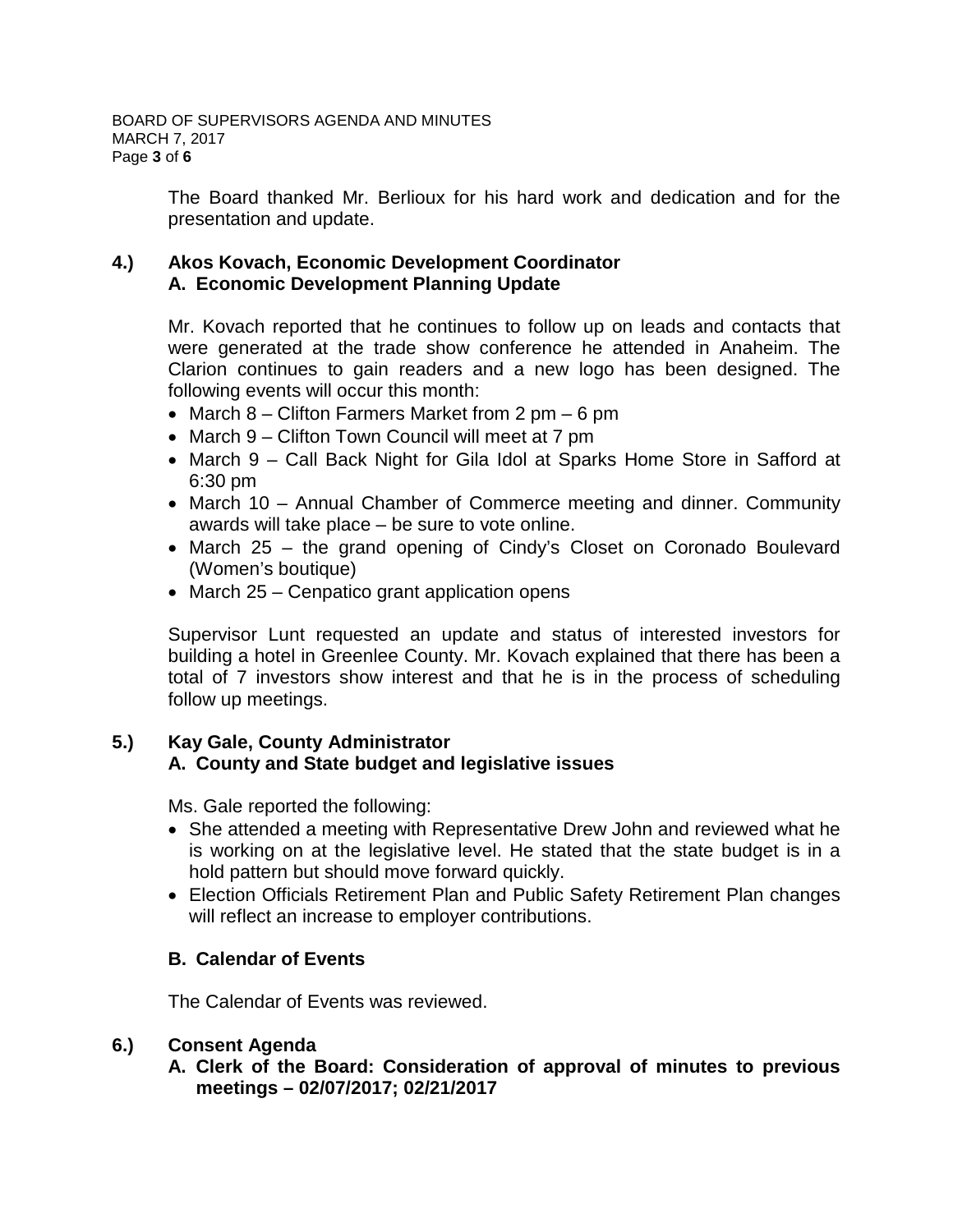- **B. Clerk of the Board: Consideration of approval of warrants in excess of \$1,000.00 – Voucher 1063**
- **C. Chief Finance Officer: Consideration of approval of general fund loans in the amount of \$7,552.23 to be reimbursed upon receipt of funds – Fund 160 - \$2,500.00; Fund 186 - \$741.15; Fund 243 - \$4,311.08**
- **D. County Administrator: Consideration of approval of the Intergovernmental Agreement with Arizona Health Care Cost Containment System (AHCCCS) to develop and implement procedures to facilitate the identification, suspension and reinstatement of AHCCCS eligibility status of incarcerated individuals in the Greenlee County Jail**
- **E. IT Manager: Consideration of approval to purchase one (1) DELL Server to use as a web server to allow for the interaction of the County School Superintendent Office general ledger database with county school districts in an amount not to exceed \$3,704.28 to be paid with budgeted general funds**
- **F. IT Manager: Consideration of approval to purchase one (1) DELL Server to replace the County's existing accounting system server to incorporate/update the County School Superintendent Office general ledger database in an amount not to exceed \$13,578.36 to be paid with budgeted general funds**
- **G. IT Manager: Consideration of approval of professional services of Tyler Technologies to install and migrate the accounting system data, install and migrate the County School Superintendent Office general ledger data and install and configure the webserver for the County School Superintendent Office general ledger database for county school districts access**

Upon motion by Supervisor Campbell, seconded by Supervisor Lunt, and carried unanimously, the Board tabled items A & D of the Consent Agenda and approved the remaining items as listed.

### **7.) Supervisor Reports**

### **Supervisor Ron Campbell**

# **A. National Association of Counties Steering Committee Meetings & Conference**

Supervisor Campbell attended these meetings and conference and stated that he appreciated the opportunity to be able to meet his peers from other states across the nation. He also stated that the opportunity to meet with our Congressional Delegation allowed the discussion of Greenlee County priorities including Payment in Lieu of Taxes (PILT) funding; Secure Rural Schools funding; Bureau of Land Management issues; 4FRI; Mexican Wolf, EPA Hard Rock mining.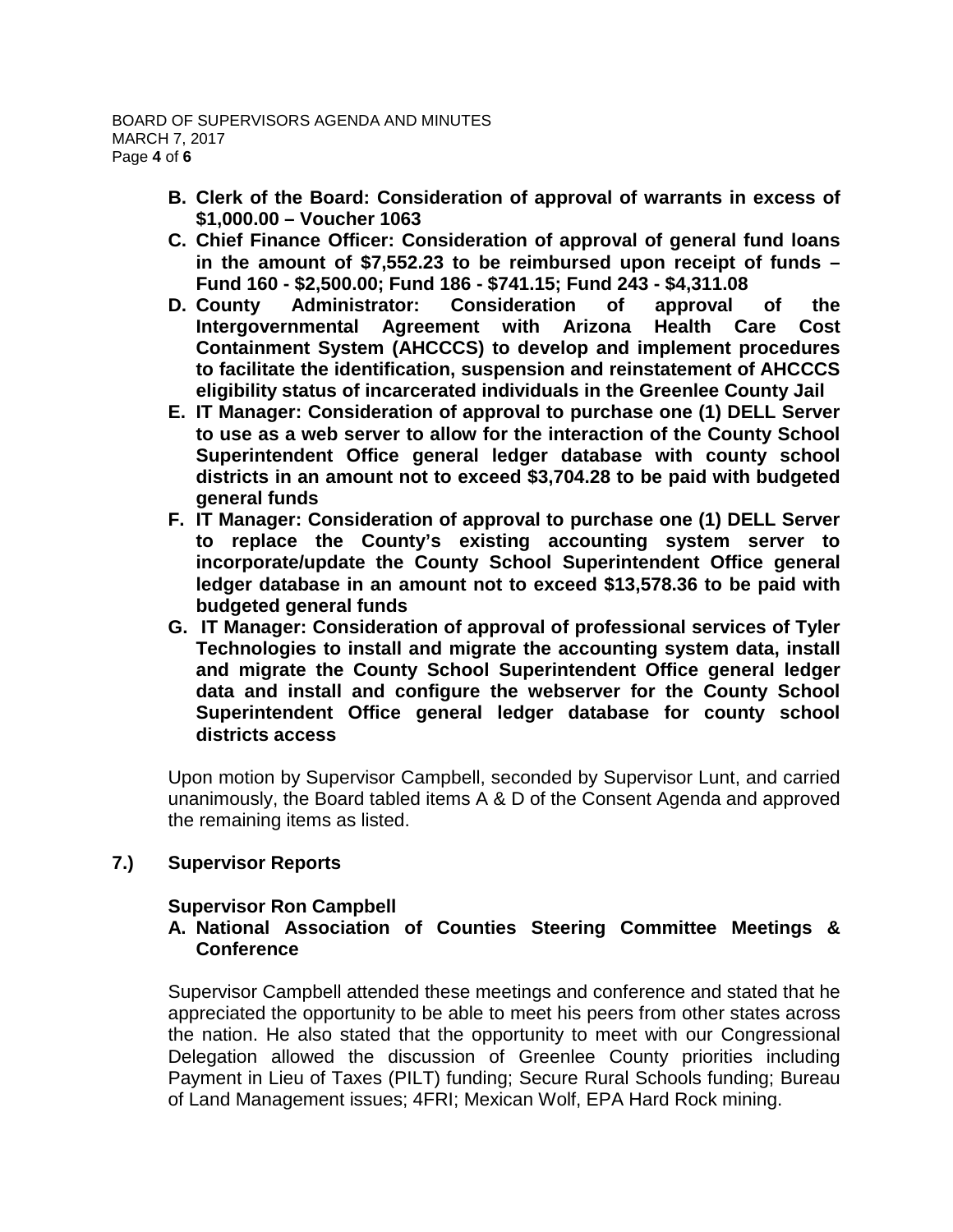## **Supervisor Richard Lunt**

## **A. National Association of Counties Steering Committee Meetings & Conference**

Supervisor Lunt attended these meetings and conference and expressed his gratitude to be back in this realm and stated that he left with a sense of optimism after each meeting. He also attended the Western Interstate Region meeting at the conference.

## **B. County Supervisors Association (CSA) Legislative Policy Committee (LPC) Meeting**

Supervisor Lunt attended this meeting and stated that 40+ bills were reviewed and that March  $24<sup>th</sup>$  is the last day for the legislature to hear bills.

### **C. Greenlee County Cattle Growers Meeting**

Supervisor Lunt attended this meeting and stated that Representative Drew John and Representative Becky Nutt gave legislative reports to those present. Supervisor Lunt gave a report on Greenlee County issues including the wolf and Four Forest Restoration Initiative (4FRI).

### **D. Northern Arizona University (NAU) Flood Study Presentation**

Supervisor Lunt stated that this presentation by NAU engineering students was hosted by Deborah Mendelsohn and that the students will produce a model that can be used to address the constraints and issues on the Gila River in the future.

#### **Supervisor David Gomez**

### **A. National Association of Counties Steering Committee Meetings & Conference**

Supervisor Gomez attended this meeting and stated that this was a very rewarding trip and that he was honored to be able to meet with the congressional delegation with his Board of Supervisors colleagues. He also stated that he felt that those congressional delegation and staff were listening closer than ever before.

Ms. Gale added that the son of former county manager, Rob Stokes, has passed away. She asked that Logan and the family be kept in their prayers.